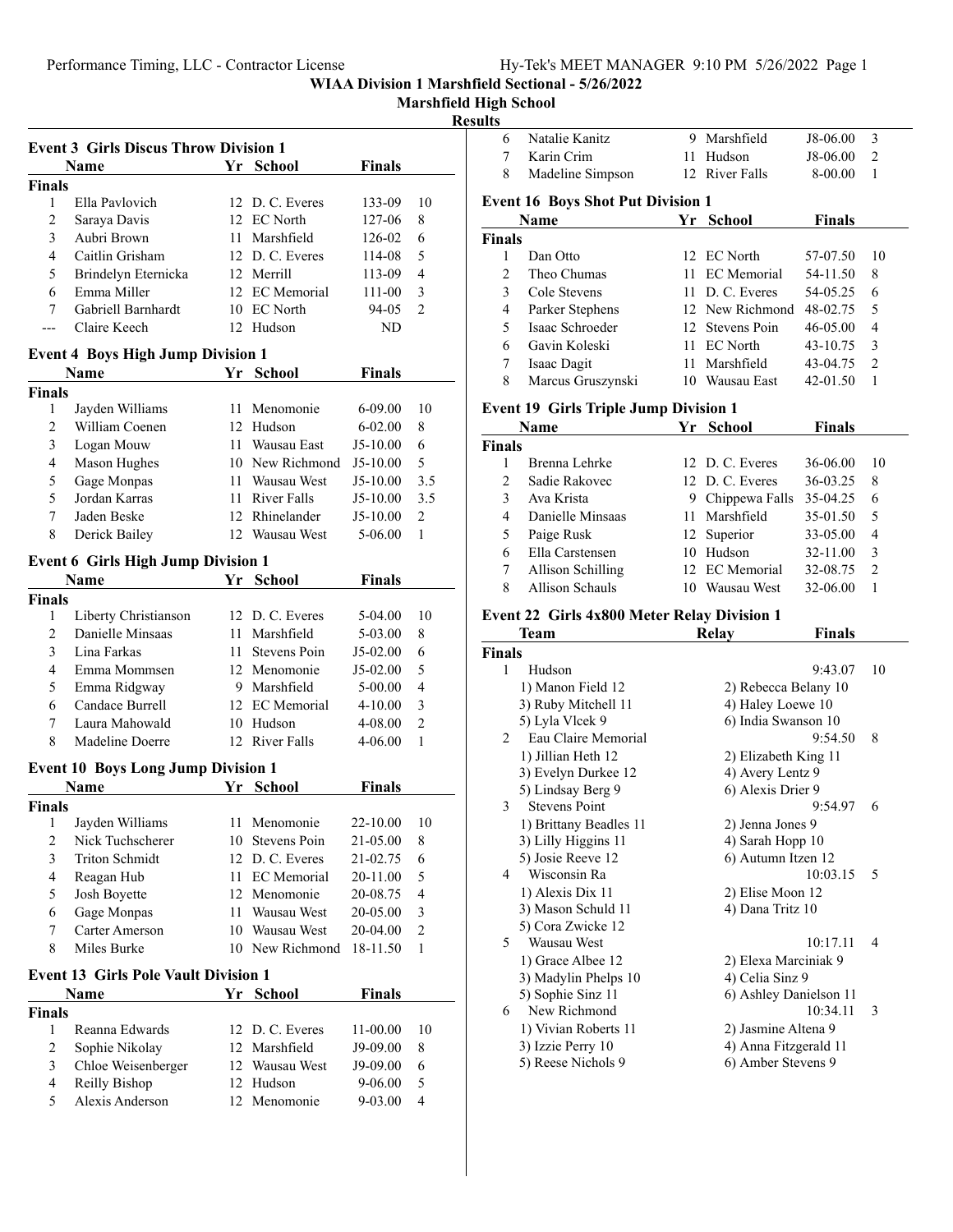# **Marshfield High School**

## **Results**

| Finals  (Event 22 Girls 4x800 Meter Relay Division 1) |                                                 |    |                       |               |                |  |
|-------------------------------------------------------|-------------------------------------------------|----|-----------------------|---------------|----------------|--|
|                                                       | <b>Team</b>                                     |    | Relay                 | <b>Finals</b> |                |  |
| 7                                                     | Menomonie                                       |    |                       | 10:47.47      | 2              |  |
|                                                       | 1) Julia Skorczewski 11                         |    | 2) Madison Lehman 10  |               |                |  |
|                                                       | 3) Anika Schoenberger 9                         |    | 4) Helen Chen 12      |               |                |  |
|                                                       | 5) Brooklyn Hoff 10                             |    | 6) Anna Imsande 11    |               |                |  |
| 8                                                     | D. C. Everest                                   |    |                       | 10:55.80      | 1              |  |
|                                                       | 1) Elizabeth Harmon 10                          |    | 2) Kennedy Stowell 12 |               |                |  |
|                                                       | 3) Lauren Bouffleur 10                          |    | 4) Krista Via 9       |               |                |  |
|                                                       | 5) Maria Selting 11                             |    | 6) Sara Mlodik 10     |               |                |  |
|                                                       | Event 25 Girls 100 Meter Hurdles Division 1     |    |                       |               |                |  |
|                                                       | Name                                            |    | Yr School             | <b>Finals</b> |                |  |
| <b>Finals</b>                                         |                                                 |    |                       |               |                |  |
| 1                                                     | Lizzie Hanson                                   |    | 12 Marshfield         | 16.18         | 10             |  |
| 2                                                     | Brianna Strehlau                                |    | 12 River Falls        | 16.22         | 8              |  |
| 3                                                     | Keara Schoen                                    |    | 11 Wausau West        | 16.61         | 6              |  |
| $\overline{4}$                                        | Ashley Grancorvitz                              |    | 10 Marshfield         | 16.72         | 5              |  |
| 5                                                     | Rylee LaVelle                                   |    | 11 EC North           | 17.06         | $\overline{4}$ |  |
| 6                                                     | Savannah Leopold                                |    | 11 Superior           | 17.24         | 3              |  |
| 7                                                     | Lanie Jilek                                     | 11 | Hudson                | 18.17         | $\overline{2}$ |  |
| 8                                                     | Elaina Kamke                                    |    | 9 D.C. Everes         | 18.81         | 1              |  |
|                                                       | Event 28 Boys 110 Meter Hurdles Division 1      |    |                       |               |                |  |
|                                                       | Name                                            |    | Yr School             | <b>Finals</b> |                |  |
| <b>Finals</b>                                         |                                                 |    |                       |               |                |  |
| 1                                                     | Brayden Warwick                                 |    | 12 Chippewa Falls     | 15.06         | 10             |  |
| 2                                                     | Cole Worrall                                    |    | 12 Rhinelander        | 15.17         | 8              |  |
| 3                                                     | <b>Blake Postler</b>                            |    | 10 D.C. Everes        | 15.29         | 6              |  |
| $\overline{4}$                                        | Gabe Tronnier                                   |    | 12 Menomonie          | 15.31         | 5              |  |
| 5                                                     | Garett Gauger                                   |    | 11 Wausau West        | 15.85         | 4              |  |
| 6                                                     | <b>Titouan Riou</b>                             |    | 12 River Falls        | 15.94         | 3              |  |
| 7                                                     | <b>Trevor Foemmel</b>                           |    | 11 Marshfield         | 16.06         | $\overline{2}$ |  |
| 8                                                     | Jaiden Warner                                   |    | 12 Hudson             | 16.10         | 1              |  |
|                                                       | <b>Event 31 Girls 100 Meter Dash Division 1</b> |    |                       |               |                |  |
|                                                       | Name                                            |    | Yr School             | <b>Finals</b> |                |  |
| <b>Finals</b>                                         |                                                 |    |                       |               |                |  |
| 1                                                     | Brooklyn Sandvig                                |    | 11 Chippewa Falls     | 12.03         | 10             |  |
| 2                                                     | Rebecca Randleman                               |    | 11 River Falls        | 12.79         | 8              |  |
| 3                                                     | Becca Fentress                                  |    | 12 EC Memorial        | 12.88         | 6              |  |
| 4                                                     | Sadie Rakovec                                   |    | 12 D.C. Everes        | 13.11         | 5              |  |
| 5                                                     | Anna Plautz                                     | 11 | Stevens Poin          | 13.22         | 4              |  |
| 6                                                     | Lillian Gamache                                 | 11 | Superior              | 13.26         | 3              |  |
| 7                                                     | Ava Etheridge                                   |    | 10 Wisconsin Ra       | 13.37         | $\overline{c}$ |  |
| 8                                                     | Kelsey Napiwocki                                |    | 10 Wausau West        | 13.58         | 1              |  |
|                                                       |                                                 |    |                       |               |                |  |
|                                                       | <b>Event 34 Boys 100 Meter Dash Division 1</b>  |    |                       |               |                |  |
|                                                       | Name                                            | Yr | <b>School</b>         | <b>Finals</b> |                |  |
| <b>Finals</b>                                         |                                                 |    |                       |               |                |  |
| 1                                                     | Darrel James                                    | 11 | Superior              | 11.14         | 10             |  |
| 2                                                     | Cam Saeger                                      |    | 10 Stevens Poin       | 11.23         | 8              |  |
| 3                                                     | Andrew Vold                                     |    | 12 Wisconsin Ra       | 11.26         | 6              |  |
| 4                                                     | Caleb Olcikas                                   |    | 12 Rhinelander        | 11.28         | 5              |  |
| 5                                                     | Ben Pruzek<br>Samuel Rixmann                    |    | 12 Hudson             | 11.31         | 4              |  |
| 6                                                     |                                                 |    | 12 River Falls        | 11.32         | 3              |  |

| 7             | Andrew Trandahl                                    |    | 11 New Richmond    | 11.33         | $\mathfrak{D}$ |
|---------------|----------------------------------------------------|----|--------------------|---------------|----------------|
| 8             | Ralph Pegues                                       | 10 | Wausau East        | 11.34         | 1              |
|               | <b>Event 37 Boys 1600 Meter Run Division 1</b>     |    |                    |               |                |
|               | <b>Name</b>                                        | Yr | School             | <b>Finals</b> |                |
| <b>Finals</b> |                                                    |    |                    |               |                |
|               | Bode Erickson                                      |    | 10 Stevens Poin    | 4:20.26       | 10             |
| 2             | Parker Dewey                                       | 10 | <b>EC</b> Memorial | 4:28.09       | 8              |
| 3             | Erek Ross                                          | 11 | Wausau East        | 4:29.98       | 6              |
| 4             | Will Sylvester                                     |    | 10 EC Memorial     | 4:34.39       | 5              |
| 5             | Cooper Gunderson                                   |    | 10 Stevens Poin    | 4:38.96       | 4              |
| 6             | Konrad Knutson                                     |    | 9 New Richmond     | 4:43.79       | $\mathcal{E}$  |
| 7             | David Golisch                                      |    | 12 Merrill         | 4:45.66       | $\mathfrak{D}$ |
| 8             | Addisu Haverly                                     | 10 | Hudson             | 4:48.61       | 1              |
|               | <b>Event 40 Girls 4x200 Meter Relay Division 1</b> |    |                    |               |                |
|               | <b>Team</b>                                        |    | Relav              | <b>Finals</b> |                |
| <b>Finals</b> |                                                    |    |                    |               |                |

|      | rvann                    | луста у<br>т піаіз         |    |
|------|--------------------------|----------------------------|----|
| nals |                          |                            |    |
| 1    | <b>River Falls</b>       | 1:44.34                    | 10 |
|      | 1) Elise Frisbie 12      | 2) Morgan Prigge 12        |    |
|      | 3) Brooklyn Silloway 11  | 4) Rebecca Randleman 11    |    |
|      | 5) Allie Humburg 12      | 6) Abi Banitt 11           |    |
| 2    | Eau Claire Memorial      | 1:45.61                    | 8  |
|      | 1) Becca Fentress 12     | 2) Candace Burrell 12      |    |
|      | 3) Brianna Fletcher 11   | 4) Grace Hansen 11         |    |
|      | 5) Allison Schilling 12  | 6) Maddie Weber 12         |    |
| 3    | New Richmond             | 1:45.66                    | 6  |
|      | 1) Angie Blinderman 12   | 2) Katelyn Doehrmann 10    |    |
|      | 3) Izzy Jensen 10        | 4) Dyllan Powers 12        |    |
|      | 5) Sydney Unruh 12       | 6) Lillian Carlson 11      |    |
| 4    | Wausau West              | 1:45.77                    | 5  |
|      | 1) Chloe Weisenberger 12 | 2) Madeline Hahn 10        |    |
|      | 3) Grace Albee 12        | 4) Harper Mead 9           |    |
|      | 5) Kate Loveland 9       | 6) Kelsey Napiwocki 10     |    |
| 5    | Hudson                   | 1:47.33                    | 4  |
|      | 1) Lanie Jilek 11        | 2) Lilly Johnson 10        |    |
|      | 3) Libby Huber 11        | 4) Ava Wilber 12           |    |
|      | 5) Ella Carstensen 10    | 6) Kate Anderson 9         |    |
| 6    | Marshfield               | 1:49.27                    | 3  |
|      | 1) Olivia Page 10        | 2) Ayana Bousum 10         |    |
|      | 3) Ryann Kilty 9         | 4) Ellie Jensen 11         |    |
|      | 5) Michaela Dick 11      | 6) Emma Ridgway 9          |    |
| 7    | D. C. Everest            | 1:50.45                    | 2  |
|      | 1) Ciarra Wanta 12       | 2) Megan Zemke 10          |    |
|      | 3) Lindsay Nielsen 12    | 4) Isabella Kraege 9       |    |
|      | 5) Ella Wegner 11        | 6) Elaina Kamke 9          |    |
| 8    | Merrill                  | 1:52.04                    | 1  |
|      | 1) Olivia Troyer 11      | 2) Emma Marlowe 12         |    |
|      | 3) Mia Smith 9           | 4) Madison Crossman 11     |    |
|      | 5) Jalie Severt 10       | 6) Brooklyn Kragenbrink 10 |    |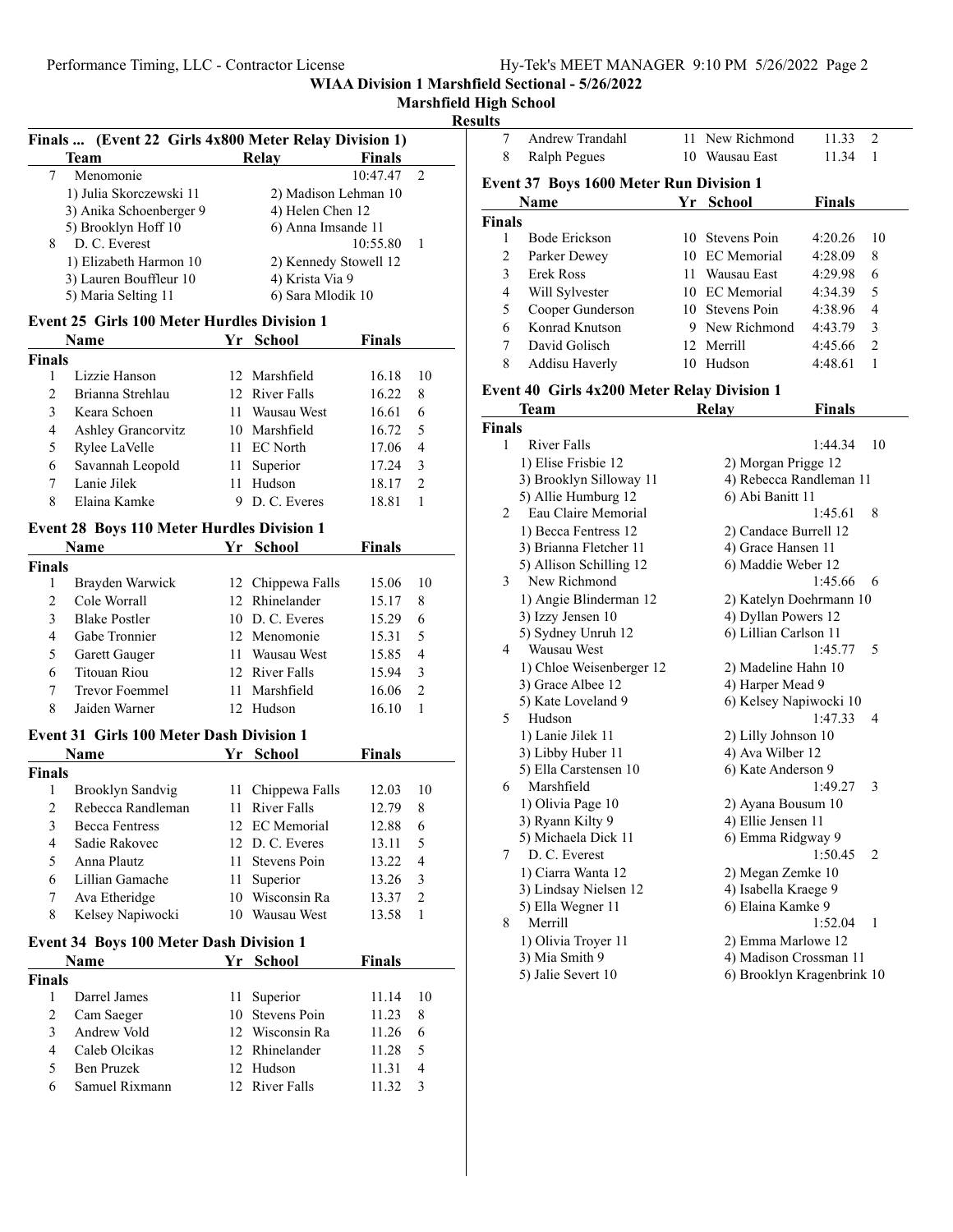**Marshfield High School**

#### **Event 43 Boys 4x200 Meter Relay Division 1** Team Relay Finals **Finals** 1 Wausau West 1:29.09 10 1) Curtis Tinjum 12 2) Carter Amerson 10 3) Reed Napiwocki 12 4) Mason Mead 12 5) Phillip Gartmann 12 6) Joe Berens 12 2 1:29.19 8 New Richmond 1) Kennan Stowers 12 2) Brock Unger 12 3) Aidan Zinck 11 4) Ethan Turbeville 11 5) Miles Burke 10 6) Andrew Trandahl 11 3 1:29.84 6 River Falls 1) Samuel Rixmann 12 2) Isaac Carns 12 3) Jordan Karras 11 4) Jacob Gilbertson 11 5) Robert Anderson 10 6) Nathan Weick 12 4 1:31.44 5 Stevens Point 1) Quinton Martin 12 2) Cam Saeger 10 3) Damian Cejka 12 4) Nate Streveler 12 5) Hayden Luke 9 6) Jayden Zelinski 12 5 1:31.76 4 Wisconsin Ra 1) Connor Bubolz 11 2) Teal Lucas 11 3) Carson Derringer 10 4) Andrew Vold 12 5) Lucas Schuld 10 6) Izaak Clendenning 11 6 1:32.41 3 Eau Claire Memorial 1) Gavin Gerber 11 2) Ty Harvey 12 3) Bashir Kila 11 4) Ricky Spencer 10 5) Jake Weigel 10 6) Sam Cotton 10 7 1:33.06 2 Merrill 1) Brian Ball 11 2) Kayoda Raddatz 12 3) Galen Franke 11 4) Ashton Voermans 12 5) Callum Wheeler 9 6) AJ Vogel 12 8 Menomonie 1:33.68 1 1) Brooks Brewer 12 2) Ray Pember 9 3) Steele Schaefer 10 4) Parker Schultz 12 5) Garrett Oium 11 6) Josh Boyette 12

#### **Event 46 Girls 400 Meter Dash Division 1**

|        | Name                                           | Yr  | <b>School</b>      | Finals  |    |
|--------|------------------------------------------------|-----|--------------------|---------|----|
| Finals |                                                |     |                    |         |    |
| 1      | Brooklyn Sandvig                               | 11  | Chippewa Falls     | 55.27   | 10 |
| 2      | Elise Moon                                     | 12  | Wisconsin Ra       | 1:00.59 | 8  |
| 3      | Manon Field                                    | 12  | Hudson             | 1:00.91 | 6  |
| 4      | Ella Peters                                    | 11  | River Falls        | 1:00.94 | 5  |
| 5      | Alexis Dix                                     | 11  | Wisconsin Ra       | 1:03.97 | 4  |
| 6      | Maddie Weber                                   | 12  | <b>EC</b> Memorial | 1:04.30 | 3  |
| 7      | Augusta Gruett                                 | 11  | Rhinelander        | 1:04.61 | 2  |
| 8      | Madisen Wolff                                  | 10  | Wausau East        | 1:08.99 | 1  |
|        | <b>Event 49 Boys 400 Meter Dash Division 1</b> |     |                    |         |    |
|        | Name                                           | Yr. | School             | Finals  |    |
| Finals |                                                |     |                    |         |    |
| 1      | Matthew Eiden                                  | 11  | Stevens Poin       | 49.61   | 10 |
| 2      | Axel Mahler                                    | 11  | Wausau West        | 50.50   | 8  |
| 3      | Jackson Schooley                               | 12  | Wisconsin Ra       | 51.05   | 6  |
| 4      | Lynden Coleman                                 | 10  | Hudson             | 51.53   | 5  |

| <b>Results</b>  |                                                    |    |                         |               |                |
|-----------------|----------------------------------------------------|----|-------------------------|---------------|----------------|
| 5               | Izaak Clendenning                                  | 11 | Wisconsin Ra            | 51.57         | 4              |
| 6               | Vance Landa                                        | 11 | New Richmond            | 51.75         | 3              |
| 7               | Jacob Lind                                         | 10 | Superior                | 52.26         | $\overline{2}$ |
| 8               | Ethan Faschingbauer                                |    | 10 Chippewa Falls       | 52.56         | 1              |
|                 | <b>Event 53 Girls 4x100 Meter Relay Division 1</b> |    |                         |               |                |
|                 | <b>Team</b>                                        |    | Relay                   | <b>Finals</b> |                |
| <b>Finals</b>   |                                                    |    |                         |               |                |
| 1               | Eau Claire Memorial                                |    |                         | 49.79         | 10             |
|                 | 1) Becca Fentress 12                               |    | 2) Candace Burrell 12   |               |                |
|                 | 3) Brianna Fletcher 11                             |    | 4) Grace Hansen 11      |               |                |
|                 | 5) Maddie Weber 12                                 |    | 6) Allison Schilling 12 |               |                |
| 2               | New Richmond                                       |    |                         | 50.35         | 8              |
|                 | 1) Sydney Unruh 12                                 |    | 2) Dyllan Powers 12     |               |                |
|                 | 3) Katelyn Doehrmann 10                            |    | 4) Angie Blinderman 12  |               |                |
|                 | 5) Izzy Jensen 10                                  |    | 6) Johanna Johnson 11   |               |                |
| $\mathfrak{Z}$  | <b>River Falls</b>                                 |    |                         | 50.42         | 6              |
|                 | 1) Elise Frisbie 12                                |    | 2) Allie Humburg 12     |               |                |
|                 | 3) Brooklyn Silloway 11                            |    | 4) Rebecca Randleman 11 |               |                |
|                 | 5) Josephine Johnson 12                            |    | 6) Zoe Wise 12          |               |                |
| $\overline{4}$  | <b>Wausau West</b>                                 |    |                         | 50.43         | 5              |
|                 | 1) Chloe Weisenberger 12                           |    | 2) Harper Mead 9        |               |                |
|                 | 3) Kate Loveland 9                                 |    | 4) Madeline Hahn 10     |               |                |
|                 | 5) Kelsey Napiwocki 10                             |    | 6) Adah Boyd 10         |               |                |
| 5.              | D. C. Everest                                      |    |                         | 50.45         | 4              |
|                 | 1) Isabelle Jaipuri 11                             |    | 2) Sadie Rakovec 12     |               |                |
|                 | 3) Brenna Lehrke 12                                |    | 4) Ellia Roble 11       |               |                |
|                 | 5) Ciarra Wanta 12                                 |    | 6) Lindsay Nielsen 12   |               |                |
| 6               | Wausau East                                        |    |                         | 52.06         | 3              |
|                 | 1) Aubrey Cronce 9                                 |    | 2) Allie Meyer 10       |               |                |
|                 | 3) Mya Person 12                                   |    | 4) Amijah King 9        |               |                |
|                 | 5) Emily Boutain 12                                |    | 6) Emily Hahn 12        |               |                |
| $7\overline{ }$ | Hudson                                             |    |                         | 52.16         | 2              |
|                 | 1) Lanie Jilek 11                                  |    | 2) Lilly Johnson 10     |               |                |
|                 | 3) Libby Huber 11                                  |    | 4) Claire Keech 12      |               |                |
|                 | 5) Brennan Foster 11                               |    | 6) Emily McCarthy 10    |               |                |
| 8               | Marshfield                                         |    |                         | 52.69         | $\mathbf{1}$   |
|                 | 1) Alyssa Foemmel 9                                |    | 2) McKenzie Holm 9      |               |                |
|                 | 3) Kaylie Charron 10                               |    | 4) Lizzie Hanson 12     |               |                |
|                 | 5) Sophie Nikolay 12                               |    | 6) Ava Baka 11          |               |                |
|                 |                                                    |    |                         |               |                |

#### **Event 56 Boys 4x100 Meter Relay Division 1**

| <b>Team</b>                  | Relav | <b>Finals</b>          |    |
|------------------------------|-------|------------------------|----|
| <b>Finals</b>                |       |                        |    |
| 1<br>Wausau West             |       | 43.33                  | 10 |
| 1) Joe Berens 12             |       | 2) Carter Amerson 10   |    |
| 3) Reed Napiwocki 12         |       | 4) Mason Mead 12       |    |
| 5) Connor Calmes 11          |       | 6) Ray Reineck 10      |    |
| D. C. Everest<br>$2^{\circ}$ |       | 43.37                  | 8  |
| 1) Emmitt Peterson 12        |       | 2) Triton Schmidt 12   |    |
| 3) Ty Strehlow 9             |       | 4) Caiden Hoeppner 12  |    |
| 5) Clay Homan 11             |       | 6) Matt Nielsen 11     |    |
| New Richmond<br>3            |       | 43.39                  | 6  |
| 1) Andrew Trandahl 11        |       | 2) Kennan Stowers 12   |    |
| 3) Brock Unger 12            |       | 4) Ethan Turbeville 11 |    |
| 5) Aidan Zinck 11            |       | 6) Will Hoeppner 10    |    |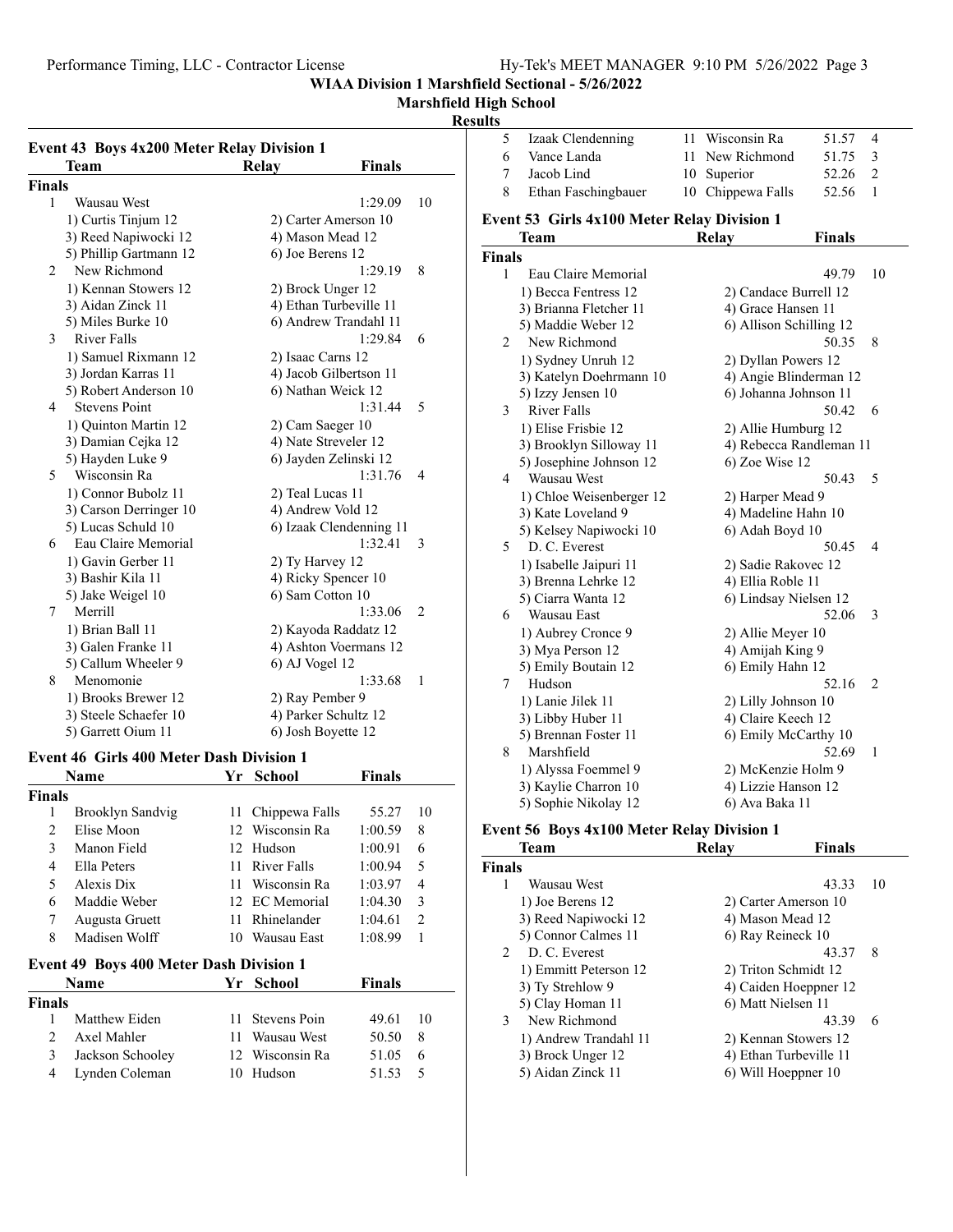# **Marshfield High School**

## **Resu**

| Finals  (Event 56 Boys 4x100 Meter Relay Division 1) |                                                    |    |                         |               |    |
|------------------------------------------------------|----------------------------------------------------|----|-------------------------|---------------|----|
|                                                      | <b>Team</b>                                        |    | Relay                   | <b>Finals</b> |    |
| 4                                                    | <b>River Falls</b>                                 |    |                         | 43.60         | 5  |
|                                                      | 1) Samuel Rixmann 12                               |    | 2) Robert Anderson 10   |               |    |
|                                                      | 3) Jordan Karras 11                                |    | 4) Jacob Gilbertson 11  |               |    |
|                                                      | 5) Alexander Fosler 12                             |    | 6) Nathan Weick 12      |               |    |
| 5                                                    | Superior                                           |    |                         | 44.50         | 4  |
|                                                      | 1) Courdin Nelson Scaggs 12                        |    | 2) Darrel James 11      |               |    |
|                                                      | 3) Jordan Goldfin 12                               |    | 4) Ethan DeFoe 12       |               |    |
|                                                      | 5) Lance Young 12                                  |    | 6) Presley Bonneville 9 |               |    |
| 6                                                    | Wausau East                                        |    |                         | 44.51         | 3  |
|                                                      | 1) Gabriel Kluck 10                                |    | 2) Brady Prihoda 10     |               |    |
|                                                      | 3) Isaac Rozwadowski 10                            |    | 4) Ralph Pegues 10      |               |    |
|                                                      | 5) Jeremy Gross 10                                 |    | 6) Caleb Mouw 12        |               |    |
|                                                      | Menomonie<br>7                                     |    |                         | 44.52         | 2  |
|                                                      | 1) Brooks Brewer 12                                |    | 2) Parker Schultz 12    |               |    |
|                                                      | 3) Ray Pember 9                                    |    | 4) Steele Schaefer 10   |               |    |
|                                                      | 5) Garrett Oium 11                                 |    | 6) Kellan Aure 11       |               |    |
| 8                                                    | Wisconsin Ra                                       |    |                         | 44.58         | 1  |
|                                                      | 1) Connor Bubolz 11                                |    | 2) Teal Lucas 11        |               |    |
|                                                      | 3) Carson Derringer 10                             |    | 4) Andrew Vold 12       |               |    |
|                                                      | 5) Cayden Saeger 9                                 |    | 6) Caleb Tork 11        |               |    |
|                                                      | <b>Event 59 Girls 300 Meter Hurdles Division 1</b> |    |                         |               |    |
|                                                      | Name                                               | Yr | <b>School</b>           | Finals        |    |
| <b>Finals</b>                                        |                                                    |    |                         |               |    |
| 1                                                    | Ella Carstensen                                    |    | 10 Hudson               | 47.57         | 10 |
| 2                                                    | Michaela Dick                                      | 11 | Marshfield              | 47.73         | 8  |
| 3                                                    | Taigan Anderson                                    | 11 | Stevens Poin            | 47.83         | 6  |
| 4                                                    | Savannah Leopold                                   | 11 | Superior                | 48.32         | 5  |
| 5                                                    | Ashley Grancorvitz                                 |    | 10 Marshfield           | 50.22         | 4  |
| 6                                                    | Keara Schoen                                       | 11 | Wausau West             | 50.27         | 3  |
| 7                                                    |                                                    | 9  | <b>EC</b> Memorial      |               | 2  |
|                                                      | Grace Knapp                                        |    |                         | 51.14         |    |
|                                                      | <b>Event 62 Boys 300 Meter Hurdles Division 1</b>  |    |                         |               |    |
|                                                      | Name                                               |    | Yr School               | Finals        |    |
| <b>Finals</b>                                        |                                                    |    |                         |               |    |
| 1                                                    | Isaac Carns                                        |    | 12 River Falls          | 40.46         | 10 |
| 2                                                    | Brayden Warwick                                    |    | 12 Chippewa Falls       | 40.76         | 8  |
| 3                                                    | <b>Blake Postler</b>                               |    | 10 D.C. Everes          | 40.97         | 6  |
| 4                                                    | Gabe Tronnier                                      |    | 12 Menomonie            | 41.14         | 5  |
| 5                                                    | Carter Jensen                                      |    | 12 Merrill              | 41.85         | 4  |
| 6                                                    | Trevor Foemmel                                     | 11 | Marshfield              | 42.73         | 3  |
| 7                                                    | Isaiah Essien                                      | 11 | Superior                | 43.19         | 2  |
| 8                                                    | Cole Worrall                                       |    | 12 Rhinelander          | 43.43         | 1  |
|                                                      |                                                    |    |                         |               |    |
|                                                      | <b>Event 63 Girls 800 Meter Run Division 1</b>     |    |                         |               |    |
|                                                      | Name                                               |    | Yr School               | <b>Finals</b> |    |
| <b>Finals</b>                                        |                                                    |    |                         |               |    |
| 1                                                    | Roisin Willis                                      | 12 | Stevens Poin            | 2:03.09       | 10 |
| 2                                                    | Elizabeth Schmidt                                  | 12 | Merrill                 | 2:18.34       | 8  |
| 3                                                    | Rebecca Belany                                     | 10 | Hudson                  | 2:19.33       | 6  |
| 4                                                    | Maria Selting                                      | 11 | D. C. Everes            | 2:22.09       | 5  |
| 5                                                    | Ceana Dietz                                        | 11 | New Richmond            | 2:22.25       | 4  |
| 6                                                    | Lilly Jensen                                       |    | 10 River Falls          | 2:25.48       | 3  |
| 7                                                    | Lilly Higgins                                      | 11 | Stevens Poin            | 2:26.50       | 2  |
|                                                      |                                                    |    |                         |               |    |

| ults                |                                                    |      |                                       |                      |                |
|---------------------|----------------------------------------------------|------|---------------------------------------|----------------------|----------------|
| 8                   | Ruby Mitchell                                      |      | 11 Hudson                             | 2:27.50              | 1              |
|                     | Event 64 Boys 800 Meter Run Division 1             |      |                                       |                      |                |
|                     | Name                                               |      | Yr School                             | <b>Finals</b>        |                |
| <b>Finals</b>       |                                                    |      |                                       |                      |                |
| 1                   | James Jacobs                                       |      | 12 Stevens Poin                       | 1:57.13              | 10             |
| $\overline{c}$      | Henry Czupryna                                     |      | 12 Hudson                             | 1:58.60              | 8              |
| 3                   | Graham Lonsdale                                    |      | 12 Marshfield                         | 1:58.69              | 6              |
| $\overline{4}$      | Matt David                                         |      | 12 D. C. Everes                       | 1:59.27              | 5              |
| 5                   | Parker Dewey                                       |      | 10 EC Memorial                        | 1:59.38              | 4              |
| 6                   | Jude Ogden                                         |      | 12 Menomonie                          | 1:59.74              | 3              |
| 7                   | <b>Samuel Totzke</b>                               | 11 - | Stevens Poin                          | 2:04.01              | $\overline{2}$ |
| 8                   | Benjamin Cihasky                                   |      | 10 Chippewa Falls                     | 2:08.02              | 1              |
|                     | <b>Event 67 Girls 200 Meter Dash Division 1</b>    |      |                                       |                      |                |
|                     | <b>Name</b>                                        |      | Yr School                             | <b>Finals</b>        |                |
| <b>Finals</b>       |                                                    |      |                                       |                      |                |
| 1                   | Brooklyn Sandvig                                   | 11 - | Chippewa Falls                        | 24.57                | 10             |
| $\overline{c}$      | Madison Crossman                                   | 11 - | Merrill                               | 26.18                | 8              |
| 3                   | Olivia Page                                        |      | 10 Marshfield                         | 26.44                | 6              |
| 4                   | Brooklyn Silloway                                  |      | 11 River Falls                        | 26.54                | 5              |
| 5                   | Olivia Sedlacek                                    |      | 9 Chippewa Falls                      | 26.70                | $\overline{4}$ |
| 6                   | Ava Wilber                                         |      | 12 Hudson                             | 26.80                | 3              |
| 7                   | Adah Boyd                                          |      | 10 Wausau West                        | 27.32                | 2              |
| 8                   | Lindsay Nielsen                                    |      | 12 D.C. Everes                        | 27.70                | 1              |
|                     | Event 70 Boys 200 Meter Dash Division 1            |      |                                       |                      |                |
|                     | <b>Name</b>                                        |      | Yr School                             | Finals               |                |
| <b>Finals</b>       |                                                    |      |                                       |                      |                |
| 1                   | Ethan Turbeville                                   | 11.  | New Richmond                          | 22.27                | 10             |
| 2                   | Cole Worrall                                       |      | 12 Rhinelander                        | 22.42                | 8              |
| 3                   | Mason Mead                                         |      | 12 Wausau West                        | 22.51                | 6              |
| 4                   | Quinton Martin                                     |      | 12 Stevens Poin                       | 22.69                | 5              |
| 5                   | Jacob Gilbertson                                   |      | 11 River Falls                        | 22.73                | 4              |
| 6                   | Matthew Eiden                                      | 11.  | Stevens Poin                          | 22.83                | 3              |
| 7                   | Aidan Zinck                                        | 11.  | New Richmond                          | 22.88                | 2              |
| 8                   | Miles Burke                                        |      | 10 New Richmond                       | 23.34                | 1              |
|                     | Event 73 Girls 3200 Meter Run Division 1           |      |                                       |                      |                |
|                     | Name                                               | Yr   | School                                | <b>Finals</b>        |                |
| <b>Finals</b>       |                                                    |      |                                       |                      |                |
| 1<br>$\overline{c}$ | Isabella Jacobsen                                  |      | 12 Menomonie<br>10 D. C. Everes       | 10:51.57             | 10             |
|                     | Sara Mlodik                                        |      | 12 EC Memorial                        | 11:06.70             | 8              |
| 3                   | Jillian Heth                                       |      |                                       | 11:07.04             | 6              |
| 4<br>5              | <b>Haley Loewe</b><br>Sarah Hopp                   |      | 10 Hudson<br>10 Stevens Poin          | 11:10.17<br>11:54.20 | 5<br>4         |
| 6                   | Elizabeth King                                     |      | 11 EC Memorial                        | 11:54.65             | 3              |
| 7                   | Eliana Kanitz                                      |      | 12 Marshfield                         | 12:39.35             | $\overline{2}$ |
| 8                   | Meghan Jaeger                                      |      | 12 Marshfield                         | 13:09.76             | 1              |
|                     |                                                    |      |                                       |                      |                |
|                     | <b>Event 76 Girls 4x400 Meter Relay Division 1</b> |      |                                       |                      |                |
|                     | Team                                               |      | Relay                                 | <b>Finals</b>        |                |
| <b>Finals</b>       |                                                    |      |                                       |                      |                |
| 1                   | <b>Stevens Point</b>                               |      |                                       | 3:57.18              | 10             |
|                     | 1) Roisin Willis 12<br>3) Brittany Beadles 11      |      | 2) Anna Plautz 11<br>4) Jenna Jones 9 |                      |                |
|                     | 5) Taigan Anderson 11                              |      | 6) Autumn Itzen 12                    |                      |                |
|                     |                                                    |      |                                       |                      |                |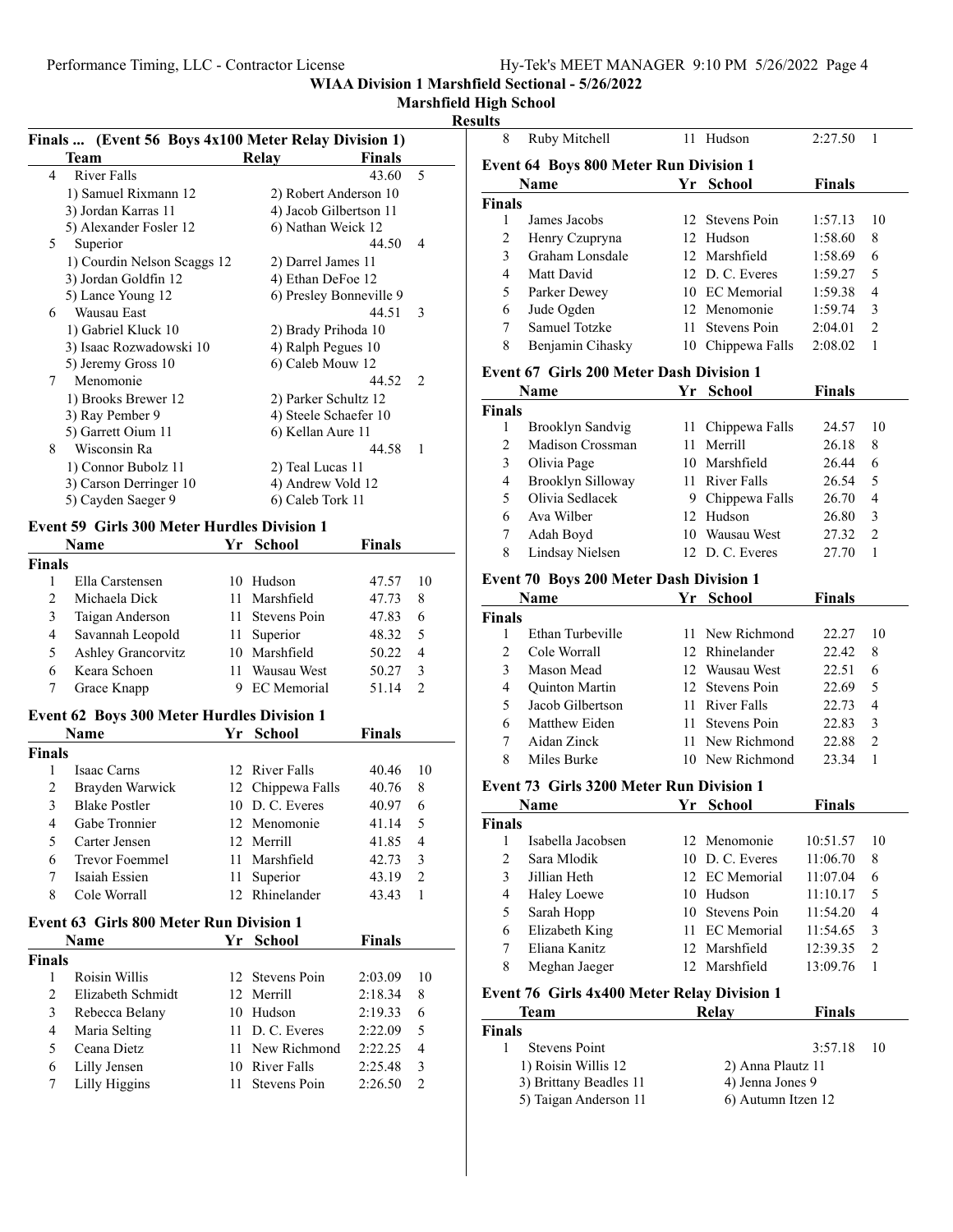**WIAA Division 1 Marshfield Sectional - 5/26/2022**

## **Marshfield High School**

## **Results**

|                | Finals  (Event 76 Girls 4x400 Meter Relay Division 1) |                         |               |                |
|----------------|-------------------------------------------------------|-------------------------|---------------|----------------|
|                | Team                                                  | Relay                   | <b>Finals</b> |                |
| $\overline{c}$ | New Richmond                                          |                         | 4:05.26       | 8              |
|                | 1) Angie Blinderman 12                                | 2) Ceana Dietz 11       |               |                |
|                | 3) Izzy Jensen 10                                     | 4) Dyllan Powers 12     |               |                |
|                | 5) Katelyn Doehrmann 10                               | 6) Lillian Carlson 11   |               |                |
| 3              | Merrill                                               |                         | 4:07.06       | 6              |
|                | 1) Olivia Troyer 11                                   | 2) Mia Smith 9          |               |                |
|                | 3) Madison Crossman 11                                | 4) Elizabeth Schmidt 12 |               |                |
|                | 5) Jalie Severt 10                                    | 6) Emma Marlowe 12      |               |                |
| 4              | <b>River Falls</b>                                    |                         | 4:08.59       | 5              |
|                | 1) Morgan Prigge 12                                   | 2) Lilly Jensen 10      |               |                |
|                | 3) Allie Humburg 12                                   | 4) Ella Peters 11       |               |                |
|                | 5) Emily Van Ausdal 10                                | 6) Maria Moran 9        |               |                |
| 5              | Hudson                                                |                         | 4:12.05       | 4              |
|                | 1) Ava Wilber 12                                      | 2) Ella Carstensen 10   |               |                |
|                | 3) Ruby Mitchell 11                                   | 4) Manon Field 12       |               |                |
|                | 5) Kate Anderson 9                                    | 6) Ellen Somerville 12  |               |                |
| 6              | <b>Wausau West</b>                                    |                         | 4:12.78       | 3              |
|                | 1) Grace Albee 12                                     | 2) Harper Mead 9        |               |                |
|                | 3) Madeline Hahn 10                                   | 4) Kate Loveland 9      |               |                |
|                | 5) Madylin Phelps 10                                  | 6) Abigail Bushman 12   |               |                |
| 7              | Wisconsin Ra                                          |                         | 4:15.13       | $\overline{2}$ |
|                | 1) Alexis Dix 11                                      | 2) Ava Etheridge 10     |               |                |
|                | 3) Mason Schuld 11                                    | 4) Elise Moon 12        |               |                |
|                | 5) Kendra Schleisner 9                                |                         |               |                |
| 8              | Menomonie                                             |                         | 4:21.60       | 1              |
|                | 1) Julia Skorczewski 11                               | 2) Madeline Palmer 12   |               |                |
|                | 3) Brooklyn Hoff 10                                   | 4) Emma Mommsen 12      |               |                |
|                | 5) Madison Lehman 10                                  | 6) Helen Chen 12        |               |                |

### **Event 80 Boys 4x400 Meter Relay Division 1**

| Team                   | Relay | Finals  |                                                                                                                                                                                                                                                                                                                                                       |
|------------------------|-------|---------|-------------------------------------------------------------------------------------------------------------------------------------------------------------------------------------------------------------------------------------------------------------------------------------------------------------------------------------------------------|
| <b>Finals</b>          |       |         |                                                                                                                                                                                                                                                                                                                                                       |
| <b>Stevens Point</b>   |       | 3:25.04 | 10                                                                                                                                                                                                                                                                                                                                                    |
| 1) Quinton Martin 12   |       |         |                                                                                                                                                                                                                                                                                                                                                       |
| 3) James Jacobs 12     |       |         |                                                                                                                                                                                                                                                                                                                                                       |
| 5) Kasen Davis 12      |       |         |                                                                                                                                                                                                                                                                                                                                                       |
| Wausau West            |       | 3:25.43 | 8                                                                                                                                                                                                                                                                                                                                                     |
| 1) Axel Mahler 11      |       |         |                                                                                                                                                                                                                                                                                                                                                       |
| 3) David DeLoye 12     |       |         |                                                                                                                                                                                                                                                                                                                                                       |
| 5) Gage Monpas 11      |       |         |                                                                                                                                                                                                                                                                                                                                                       |
| 3 New Richmond         |       | 3:26.75 | 6                                                                                                                                                                                                                                                                                                                                                     |
| 1) Kennan Stowers 12   |       |         |                                                                                                                                                                                                                                                                                                                                                       |
| 3) Vance Landa 11      |       |         |                                                                                                                                                                                                                                                                                                                                                       |
| 5) Jacob Doehrmann 12  |       |         |                                                                                                                                                                                                                                                                                                                                                       |
| 4 Wisconsin Ra         |       | 3:26.84 | 5                                                                                                                                                                                                                                                                                                                                                     |
| 1) Jackson Schooley 12 |       |         |                                                                                                                                                                                                                                                                                                                                                       |
| 3) Teal Lucas 11       |       |         |                                                                                                                                                                                                                                                                                                                                                       |
| 5) Lucas Schuld 10     |       |         |                                                                                                                                                                                                                                                                                                                                                       |
| 5 River Falls          |       | 3:28.32 | $\overline{4}$                                                                                                                                                                                                                                                                                                                                        |
| 1) Robert Anderson 10  |       |         |                                                                                                                                                                                                                                                                                                                                                       |
| 3) Morris Toppel 10    |       |         |                                                                                                                                                                                                                                                                                                                                                       |
| 5) Ty Bauschelt 9      |       |         |                                                                                                                                                                                                                                                                                                                                                       |
|                        |       |         |                                                                                                                                                                                                                                                                                                                                                       |
|                        |       |         | 2) Nate Streveler 12<br>4) Matthew Eiden 11<br>6) Damian Cejka 12<br>2) Gabe Larkin 9<br>4) Reed Napiwocki 12<br>6) Carter Amerson 10<br>2) Drew Brinkman 10<br>4) Brock Unger 12<br>6) Thomas Casey 11<br>2) Tanner Barse 12<br>4) Izaak Clendenning 11<br>6) Tristian Brinegar 9<br>2) Marcus Benedict 12<br>4) Isaac Carns 12<br>6) Quin Andrews 9 |

| دنا |                           |                       |                |
|-----|---------------------------|-----------------------|----------------|
| 6   | Chippewa Falls            | 3:31.06               | $\mathcal{R}$  |
|     | 1) Christian Crumbaker 11 | 2) Gabe Vargas 12     |                |
|     | 3) Ethan Faschingbauer 10 | 4) Ryan Beranek 12    |                |
|     | 5) Mason Howard 11        | 6) Brayden Warwick 12 |                |
| 7   | Hudson                    | 3:32.25               | $\overline{2}$ |
|     | 1) Ross Yaeger 10         | 2) Joseph Newell 12   |                |
|     | 3) Henry Czupryna 12      | 4) Lynden Coleman 10  |                |
|     | 5) Isaac Anderson 11      | 6) Lucas Holter 11    |                |
| 8   | Merrill                   | 3:32.49               | 1              |
|     | 1) Carter Jensen 12       | 2) Callen Hoeppner 12 |                |
|     | 3) Brian Ball 11          | 4) Ashton Voermans 12 |                |
|     | 5) Galen Franke 11        | 6) Xavier Gronholm 12 |                |
|     |                           |                       |                |

## **Event 81 Boys Discus Throw Division 1**

| Name   |               |                   | Yr School         | <b>Finals</b> |               |
|--------|---------------|-------------------|-------------------|---------------|---------------|
| Finals |               |                   |                   |               |               |
|        |               | Dan Otto          | 12 EC North       | 172-01        | 10            |
|        | $\mathcal{D}$ | Cole Stevens      | 11 D. C. Everes   | 159-08        | 8             |
|        | $\mathbf{3}$  | Max Hildebrandt   | 12 Menomonie      | 146-09        | 6             |
|        | 4             | Sawyer Trevillian | 12 Wausau East    | 146-02        | 5             |
|        | 5             | Connor Akey       | 11 Wisconsin Ra   | 144-07        | 4             |
|        | 6             | Theo Chumas       | 11 EC Memorial    | 134-02        | $\mathcal{F}$ |
|        |               | Trevor Foemmel    | 11 Marshfield     | 128-11        | 2             |
|        | 8             | Thomas Clary      | 11 Chippewa Falls | 123-06        |               |
|        |               | ________          |                   |               |               |

### **Event 86 Girls Long Jump Division 1**

| Name           |                                            |    | School             | <b>Finals</b> |                |  |  |  |
|----------------|--------------------------------------------|----|--------------------|---------------|----------------|--|--|--|
| Finals         |                                            |    |                    |               |                |  |  |  |
| 1              | Brooklyn Sandvig                           | 11 | Chippewa Falls     | 18-03.50      | 10             |  |  |  |
| $\overline{c}$ | Brenna Lehrke                              | 12 | D. C. Everes       | 17-01.50      | 8              |  |  |  |
| 3              | <b>Dyllan Powers</b>                       | 12 | New Richmond       | 16-05.50      | 6              |  |  |  |
| 4              | Ava Wilber                                 | 12 | Hudson             | 15-09.25      | 5              |  |  |  |
| 5              | <b>Becca Fentress</b>                      | 12 | <b>EC</b> Memorial | 15-06.75      | 4              |  |  |  |
| 6              | Ciarra Wanta                               | 12 | D. C. Everes       | 15-06.50      | 3              |  |  |  |
| 7              | Ayana Bousum                               | 10 | Marshfield         | 15-03.00      | 2              |  |  |  |
| 8              | <b>Ashley Grancorvitz</b>                  |    | 10 Marshfield      | 15-02.50      | 1              |  |  |  |
|                | <b>Event 89 Boys Pole Vault Division 1</b> |    |                    |               |                |  |  |  |
|                | Name                                       | Yr | <b>School</b>      | <b>Finals</b> |                |  |  |  |
| Finals         |                                            |    |                    |               |                |  |  |  |
| 1              | Matt Nielsen                               | 11 | D. C. Everes       | J12-09.00     | 10             |  |  |  |
| $\overline{c}$ | Joey Knauf                                 | 12 | Wausau West        | J12-09.00     | 8              |  |  |  |
| 3              | Keaton Oettinger                           | 11 | D. C. Everes       | J12-06.00     | 6              |  |  |  |
| 4              | Isaac Johns                                | 12 | Wausau West        | J12-06.00     | 5              |  |  |  |
| 5              | David Brown                                | 11 | Menomonie          | 12-00.00      | 4              |  |  |  |
| 6              | Dylan Norby                                | 11 | Menomonie          | 11-00.00      | 3              |  |  |  |
| 7              | Micah Majerus                              | 12 | River Falls        | 10-06.00      | $\overline{c}$ |  |  |  |
|                | Josh Boyette                               | 12 | Menomonie          | NH            |                |  |  |  |
|                | <b>Event 92 Girls Shot Put Division 1</b>  |    |                    |               |                |  |  |  |
| Name           |                                            |    | Yr School          | Finals        |                |  |  |  |

| <b>Finals</b> |                 |  |                |               |     |  |  |
|---------------|-----------------|--|----------------|---------------|-----|--|--|
|               | 1 Saraya Davis  |  | 12 EC North    | $43-01.75$ 10 |     |  |  |
|               | 2 Emma Miller   |  | 12 EC Memorial | 38-00.50      | - 8 |  |  |
|               | 3 Aubri Brown   |  | 11 Marshfield  | 37-01.00      | - 6 |  |  |
|               | 4 Lily Clifford |  | 10 Wausau East | $35-10.50$    | -5  |  |  |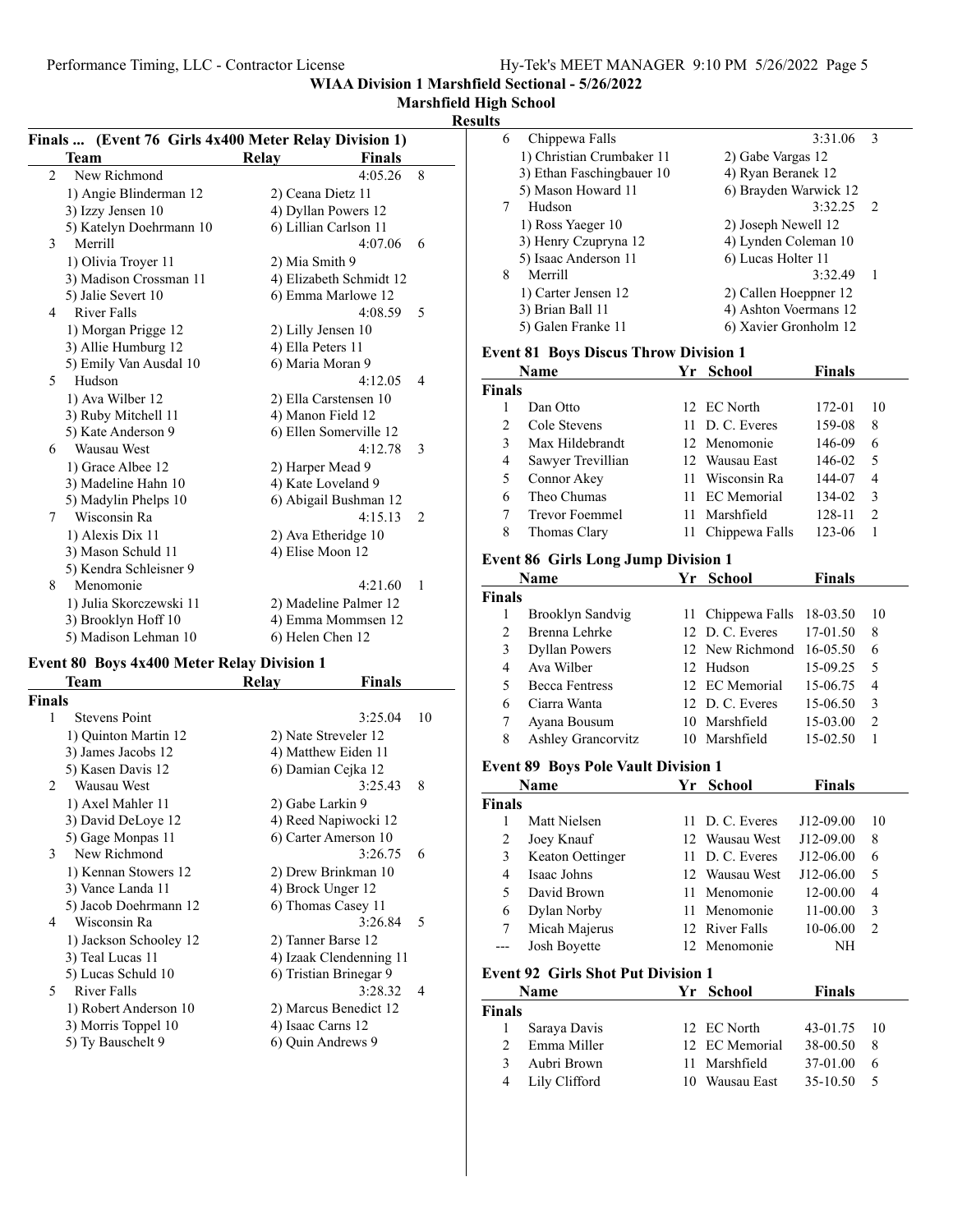# Performance Timing, LLC - Contractor License

**WIAA Division 1 Marshfield Sectional - 5/26/2022**

|  | Marshfield High School |  |
|--|------------------------|--|
|  |                        |  |

### **Results**

|                | Finals  (Event 92 Girls Shot Put Division 1)       |                      |                            |               |                |
|----------------|----------------------------------------------------|----------------------|----------------------------|---------------|----------------|
|                | Name                                               | Yr                   | <b>School</b>              | <b>Finals</b> |                |
| 5              | Danielle Minsaas                                   | 11                   | Marshfield                 | 34-01.00      | 4              |
| 6              | Abby Forst                                         | 12                   | Marshfield                 | 32-03.50      | 3              |
| 7              | Silvia Liberatore                                  |                      | 12 Hudson                  | 32-01.75      | $\mathfrak{2}$ |
| 8              | <b>Brooklyn Green</b>                              | 11 -                 | New Richmond               | 31-03.00      | 1              |
|                | <b>Event 95 Boys Triple Jump Division 1</b>        |                      |                            |               |                |
|                | Name                                               |                      | Yr School                  | <b>Finals</b> |                |
| Finals         |                                                    |                      |                            |               |                |
| 1              | Jayden Williams                                    | 11                   | Menomonie                  | 45-06.25      | 10             |
| $\overline{c}$ | Nick Tuchscherer                                   | 10                   | <b>Stevens Poin</b>        | 43-11.75      | 8              |
| 3              | Christian Crumbaker                                | 11                   | Chippewa Falls             | 43-08.75      | 6              |
| 4              | Reagan Hub                                         | 11                   | <b>EC</b> Memorial         | 42-08.50      | 5              |
| 5              | Sunhoney Xiong                                     |                      | 12 Stevens Poin            | 42-01.00      | 4              |
| 6              | Arlin Sangster                                     | 11                   | D. C. Everes               | 40-07.00      | 3              |
| 7              | Alex Jarchow                                       | 12                   | New Richmond               | 40-06.50      | $\overline{2}$ |
| 8              | Garett Gauger                                      | 11                   | Wausau West                | 39-06.75      | 1              |
|                | <b>Event 100 Boys 4x800 Meter Relay Division 1</b> |                      |                            |               |                |
|                | Team                                               |                      | <b>Relay</b>               | Finals        |                |
| <b>Finals</b>  |                                                    |                      |                            |               |                |
| 1              | <b>Stevens Point</b>                               |                      |                            | 8:01.11       | 10             |
|                | 1) Nate Streveler 12                               |                      | 2) Zach Scharbarth 12      |               |                |
|                | 3) James Jacobs 12                                 |                      | 4) Bode Erickson 10        |               |                |
|                | 5) Aloysius Franzen 10                             |                      | 6) Samuel Totzke 11        |               |                |
| 2              | Eau Claire Memorial                                |                      |                            | 8:03.50       | 8              |
|                | 1) Parker Dewey 10                                 |                      | 2) Will Sylvester 10       |               |                |
|                | 3) Colin Hanson 11                                 |                      | 4) Isaac Mangrum 10        |               |                |
|                | 5) Parker Bestland 12                              |                      | 6) Owen Gibson 10          |               |                |
| 3              | Marshfield                                         |                      |                            | 8:03.89       | 6              |
|                | 1) Henry Hoerneman 12                              |                      | 2) Jesse Messmann 12       |               |                |
|                | 3) Owen Hoerneman 9                                | 4) James Ketterer 12 |                            |               |                |
|                | 5) Graham Lonsdale 12                              |                      | 6) David Mckee 12          |               |                |
| 4              | Chippewa Falls                                     |                      |                            | 8:07.79       | 5              |
|                | 1) Ryan Beranek 12                                 |                      | 2) Mason Howard 11         |               |                |
|                | 3) Lukas Wagner 12                                 |                      | 4) Benjamin Cihasky 10     |               |                |
|                | 5) Jake Mason 11                                   |                      | 6) Chase Kline 11          |               |                |
| 5              | Eau Claire North                                   |                      |                            | 8:23.21       | 4              |
|                | 1) Dylan Manteufel 12                              |                      | 2) Averyon Sands-Hannah 11 |               |                |
|                | 3) Ty Jacobs 11                                    |                      | 4) Jayden Ashley 12        |               |                |
|                | 5) Eli Vlcek 12                                    |                      | 6) Carson Ertz 12          |               |                |
| 6              | Wausau West                                        |                      |                            | 8:29.85       | 3              |
|                | 1) Luke Brown 12                                   |                      | 2) Josh Neilitz 9          |               |                |
|                | 3) Gabe Larkin 9                                   |                      | 4) David DeLoye 12         |               |                |
|                | 5) Max Theiler 12                                  |                      | 6) Kolton Kershaw 9        |               |                |
| 7              | New Richmond                                       |                      |                            | 8:32.07       | 2              |
|                | 1) Jacob Doehrmann 12                              |                      | 2) Chase Matuszak 12       |               |                |
|                | 3) Mason Hughes 10                                 |                      | 4) Drew Brinkman 10        |               |                |
|                | 5) Noah Hughes 12                                  |                      | 6) Konrad Knutson 9        |               |                |
| 8              | Merrill                                            |                      |                            | 8:55.10       | 1              |
|                | 1) Callen Hoeppner 12                              |                      | 2) Xavier Gronholm 12      |               |                |
|                | 3) Isaiah Rell 11                                  |                      | 4) David Golisch 12        |               |                |
|                | 5) Logan Knospe 11                                 |                      | 6) Elliott Hanson 11       |               |                |
|                |                                                    |                      |                            |               |                |

| Event 103 Girls 1600 Meter Run Division 1 |                                                       |                                          |              |                   |          |                |
|-------------------------------------------|-------------------------------------------------------|------------------------------------------|--------------|-------------------|----------|----------------|
|                                           | <b>Finals</b><br>Yr School<br><b>Name</b>             |                                          |              |                   |          |                |
| <b>Finals</b>                             |                                                       |                                          |              |                   |          |                |
| 1                                         | Elizabeth Schmidt                                     |                                          |              | 12 Merrill        | 4:58.94  | 10             |
| $\overline{2}$                            |                                                       | Isabella Jacobsen                        |              | 12 Menomonie      | 4:59.42  | 8              |
| 3                                         |                                                       | Sara Mlodik                              |              | 10 D. C. Everes   | 5:04.05  | 6              |
| 4                                         |                                                       | Haley Loewe                              |              | 10 Hudson         | 5:10.85  | 5              |
| 5                                         |                                                       | Abby Merconti                            |              | 9 Chippewa Falls  | 5:38.37  | 4              |
| 6                                         |                                                       | Kylie Peterson                           |              | 10 Superior       | 5:39.35  | 3              |
| 7                                         |                                                       | Anna Meilahn                             |              | 12 Stevens Poin   | 5:39.92  | $\overline{2}$ |
| 8                                         |                                                       | Leah Ottosen                             |              | 10 Wausau West    | 5:57.23  | 1              |
|                                           |                                                       | Event 106 Boys 3200 Meter Run Division 1 |              |                   |          |                |
|                                           | Name                                                  |                                          |              | Yr School         | Finals   |                |
| <b>Finals</b>                             |                                                       |                                          |              |                   |          |                |
| 1                                         |                                                       | Bode Erickson                            |              | 10 Stevens Poin   | 9:27.99  | 10             |
| $\overline{c}$                            |                                                       | Aloysius Franzen                         |              | 10 Stevens Poin   | 9:29.42  | 8              |
| 3                                         |                                                       | Lukas Wagner                             |              | 12 Chippewa Falls | 9:49.37  | 6              |
| 4                                         |                                                       | Colin Hanson                             |              | 11 EC Memorial    | 9:50.92  | 5              |
| 5                                         |                                                       | <b>Quin Andrews</b>                      |              | 9 River Falls     | 9:58.38  | 4              |
| 6                                         |                                                       | Henry Hoerneman                          |              | 12 Marshfield     | 10:03.80 | 3              |
| 7                                         | Isaac Mangrum                                         |                                          |              | 10 EC Memorial    | 10:09.27 | $\overline{2}$ |
| 8<br>Ethan Olds<br>9 Stevens Poin         |                                                       | 11:13.50                                 | $\mathbf{1}$ |                   |          |                |
|                                           |                                                       |                                          |              |                   |          |                |
|                                           | Women - Division 1 - Team Rankings - 18 Events Scored |                                          |              |                   |          |                |
|                                           |                                                       | 1) D. C. Everest                         |              |                   |          | 97             |
|                                           |                                                       | 2) Marshfield                            |              |                   |          | 90             |
|                                           |                                                       | 3) Hudson                                |              |                   |          | 77             |
|                                           |                                                       | 4) Eau Claire Memorial                   |              |                   |          | 66             |
|                                           |                                                       | 5) Chippewa Falls                        |              |                   |          | 54             |
|                                           |                                                       | 6) River Falls                           |              |                   |          | 52             |
|                                           |                                                       | 7) Stevens Point                         |              |                   |          | 50             |
|                                           | 8) Wausau West                                        |                                          |              |                   |          | 37             |
|                                           |                                                       | 8) Merrill                               |              |                   |          | 37             |
|                                           | 10) New Richmond                                      |                                          |              |                   | 36       |                |
|                                           |                                                       | 11) Menomonie                            |              |                   |          | 30             |
|                                           |                                                       | 12) Eau Claire North                     |              |                   |          | 24             |
|                                           |                                                       | 13) Wisconsin Rapids Lincoln             |              |                   |          | 21             |
|                                           |                                                       | 14) Superior                             |              |                   |          | 18             |
|                                           |                                                       | 15) Wausau East<br>16) Rhinelander       |              |                   |          | 9<br>2         |
|                                           |                                                       |                                          |              |                   |          |                |
|                                           |                                                       |                                          |              |                   |          |                |
|                                           | Men - Division 1 - Team Rankings - 18 Events Scored   |                                          |              |                   |          |                |

| Meli - División 1 - Team RailRings - To Events Scoled |      |  |  |  |
|-------------------------------------------------------|------|--|--|--|
| <b>Stevens Point</b><br>$\Box$                        | 120  |  |  |  |
| Wausau West<br>2)                                     | 72.5 |  |  |  |
| D. C. Everest<br>3)                                   | 64   |  |  |  |
| Menomonie<br>4)                                       | 63   |  |  |  |
| 5) Eau Claire Memorial                                | 56   |  |  |  |
| 5) New Richmond                                       | 56   |  |  |  |
| 7) River Falls                                        | 44.5 |  |  |  |
| 8) Chippewa Falls                                     | 41   |  |  |  |
| 9) Wisconsin Rapids Lincoln                           | 30   |  |  |  |
| Hudson<br>10)                                         | 29   |  |  |  |
| 11) Eau Claire North                                  | 27   |  |  |  |
| Rhinelander<br>12)                                    | 24   |  |  |  |
| Marshfield<br>12)                                     | 24   |  |  |  |
| Wausau East<br>14)                                    | 22   |  |  |  |
|                                                       |      |  |  |  |